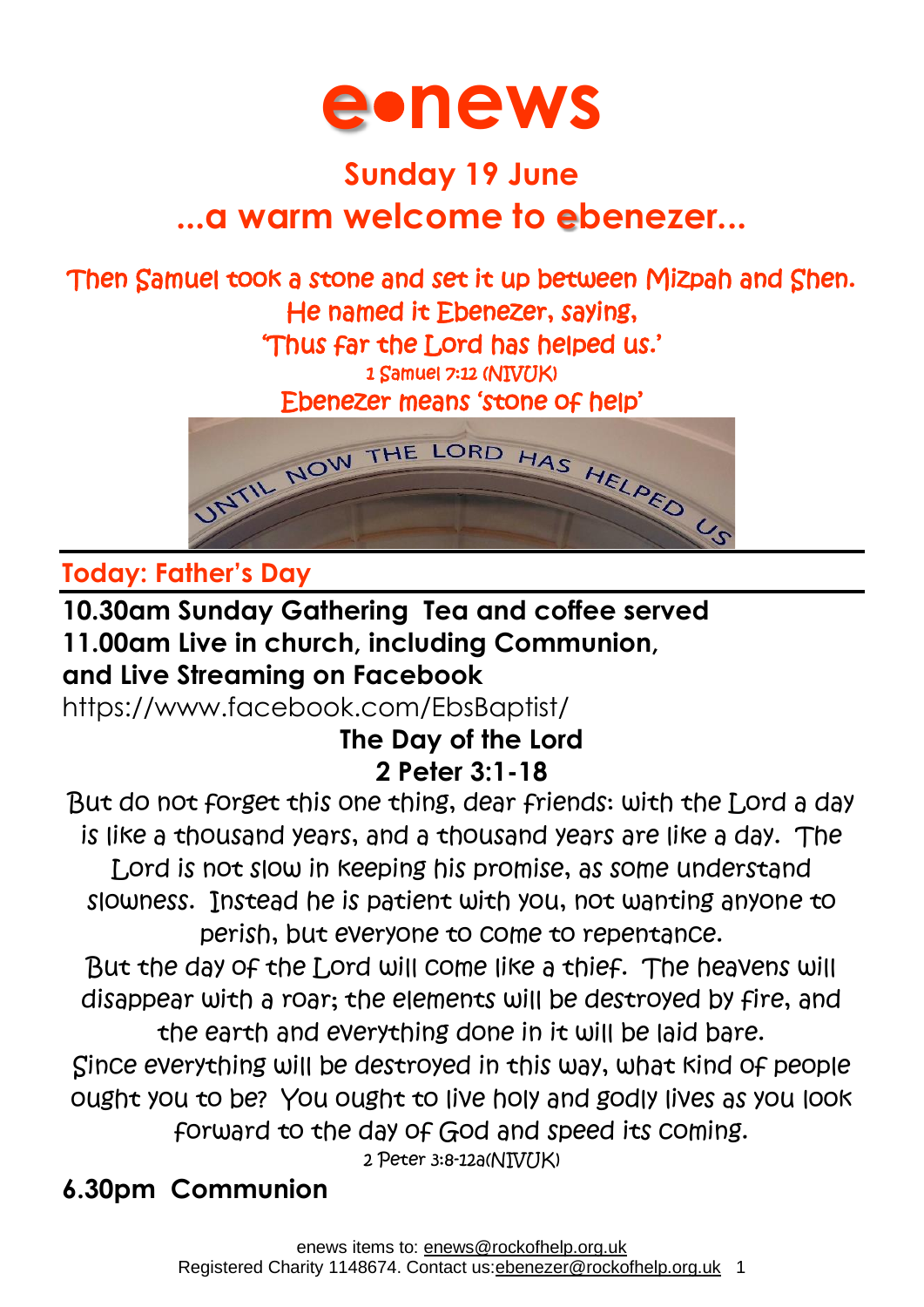#### **This morning: sunflower seeds for sale: supporting Ukraine**

FAMILYLights friends, Findlay and his Mum, will be selling packets of sunflower seeds this morning. Findlay wanted to raise money to help the people of Ukraine, and he knew that their national flower is the sunflower. So, by making up packets of sunflower seeds and selling them, he has raised over £150 so far, and donated it through the Disasters Emergency  $\frac{M_{\gamma}}{2}$ Committee website.



We have the opportunity this morning to buy seeds and support the people of Ukraine.



https://www.dec.org.uk/appeal/ukraine-humanitarian-appeal

enews items to: [enews@rockofhelp.org.uk](mailto:enews@rockofhelp.org.uk) Registered Charity 1148674. Contact us: ebenezer@rockofhelp.org.uk 2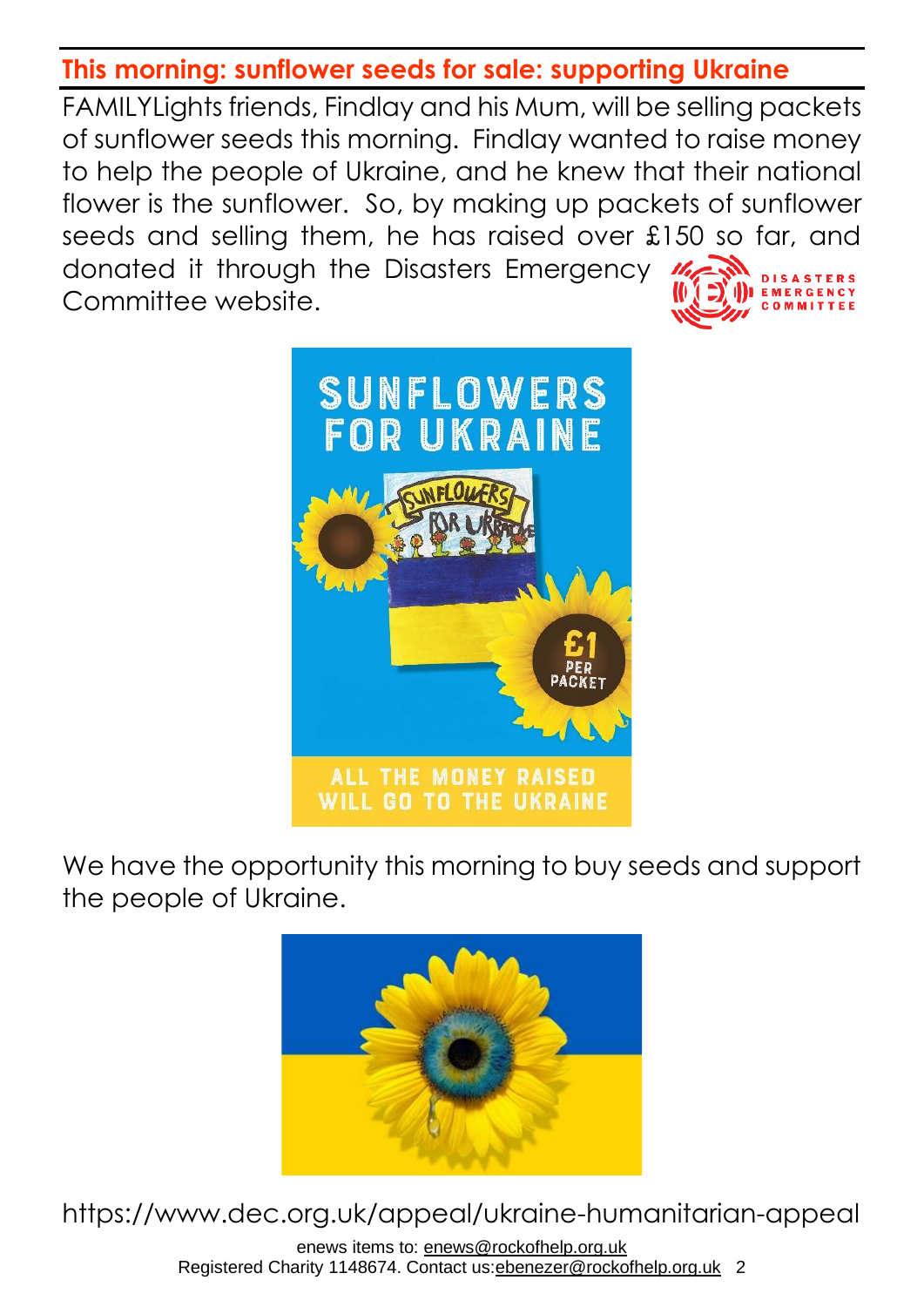## **FAMILYLights today**



enews items to: [enews@rockofhelp.org.uk](mailto:enews@rockofhelp.org.uk) Registered Charity 1148674. Contact us:ebenezer@rockofhelp.org.uk 3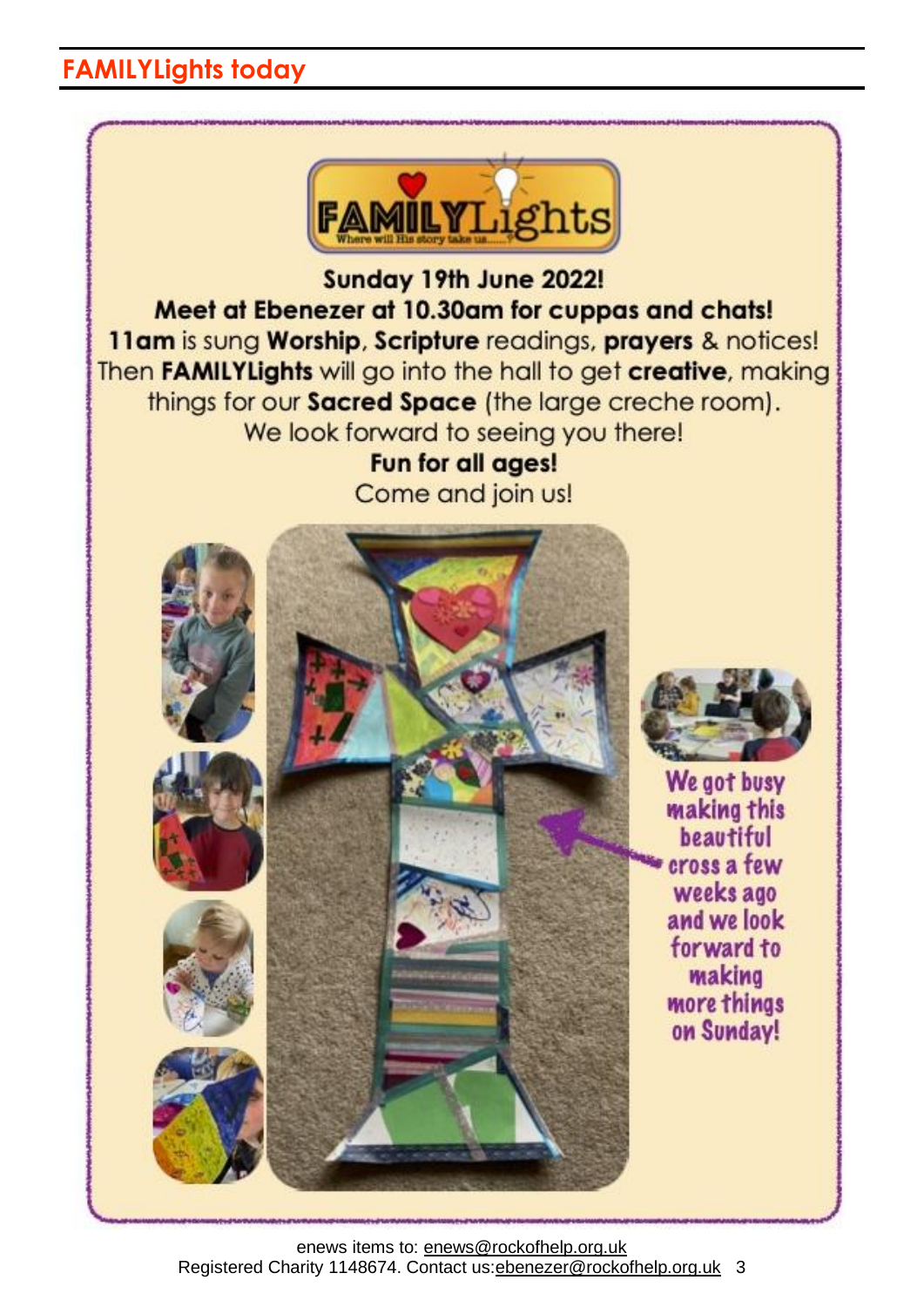**Sunday 26 June**

**10.30am Sunday Gathering Tea and coffee served 11.00am Live in church, and Live Streaming on Facebook** <https://www.facebook.com/EbsBaptist/> **Walking in the Light 1 John 2:1-14**

### **FAMILYLights: The Big Breakfast Sunday 26 June**

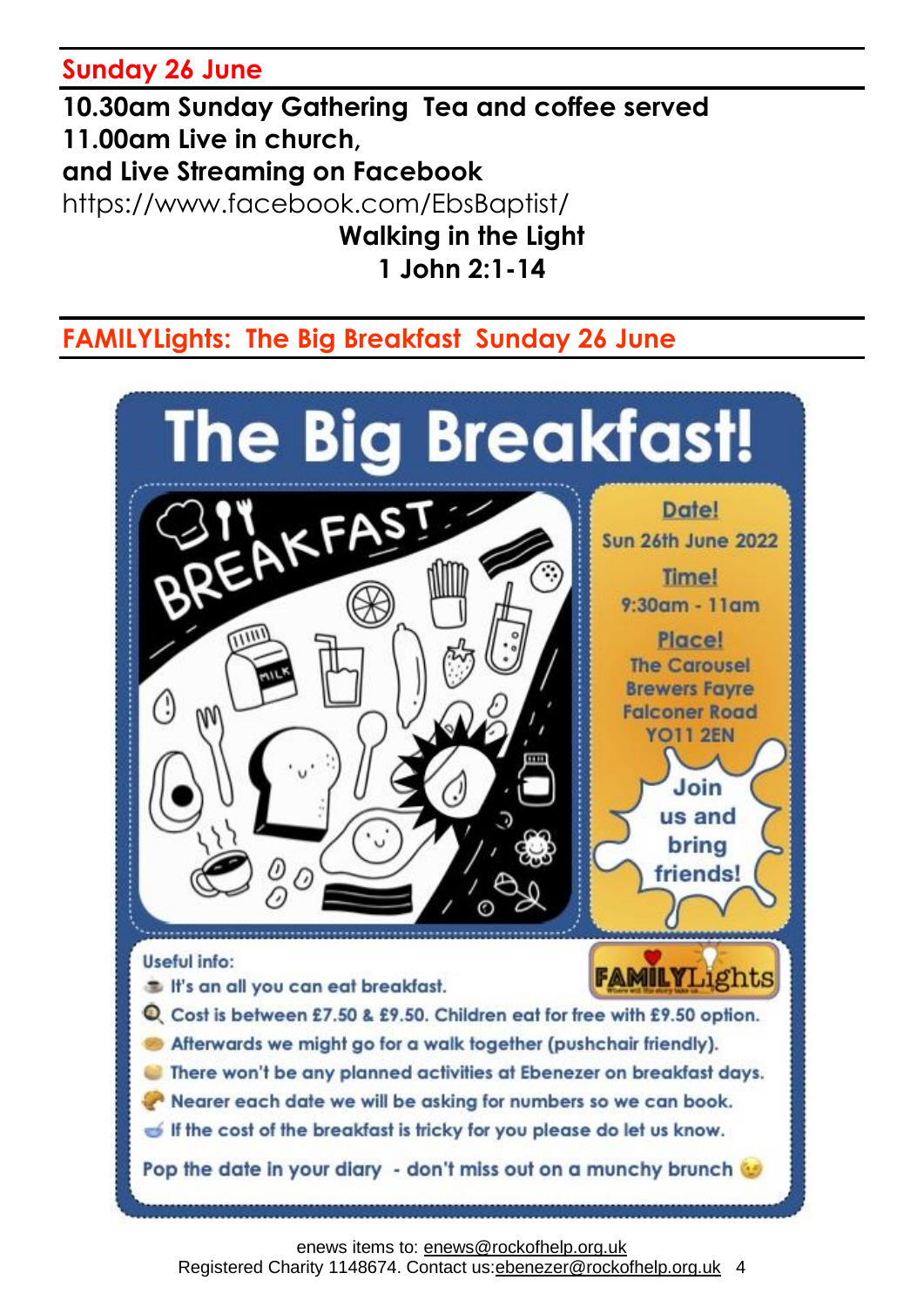## **Yorkshire Baptist Association Prayer Diary 2022**

*enews editor says:* Please pray this week for:

- Lockwood Baptist Church, Huddersfield http://www.lockwood-baptist.org.uk/
- $\frac{1}{2}$  Maltby Baptist Church <https://www.facebook.com/MaltbyBaptistChurch/>

# **Missions Updates**

On the Ebenezer Church website: <https://www.rockofhelp.org.uk/noticeboard>

 $\frac{1}{2}$  BMS Weekly Update 9 June

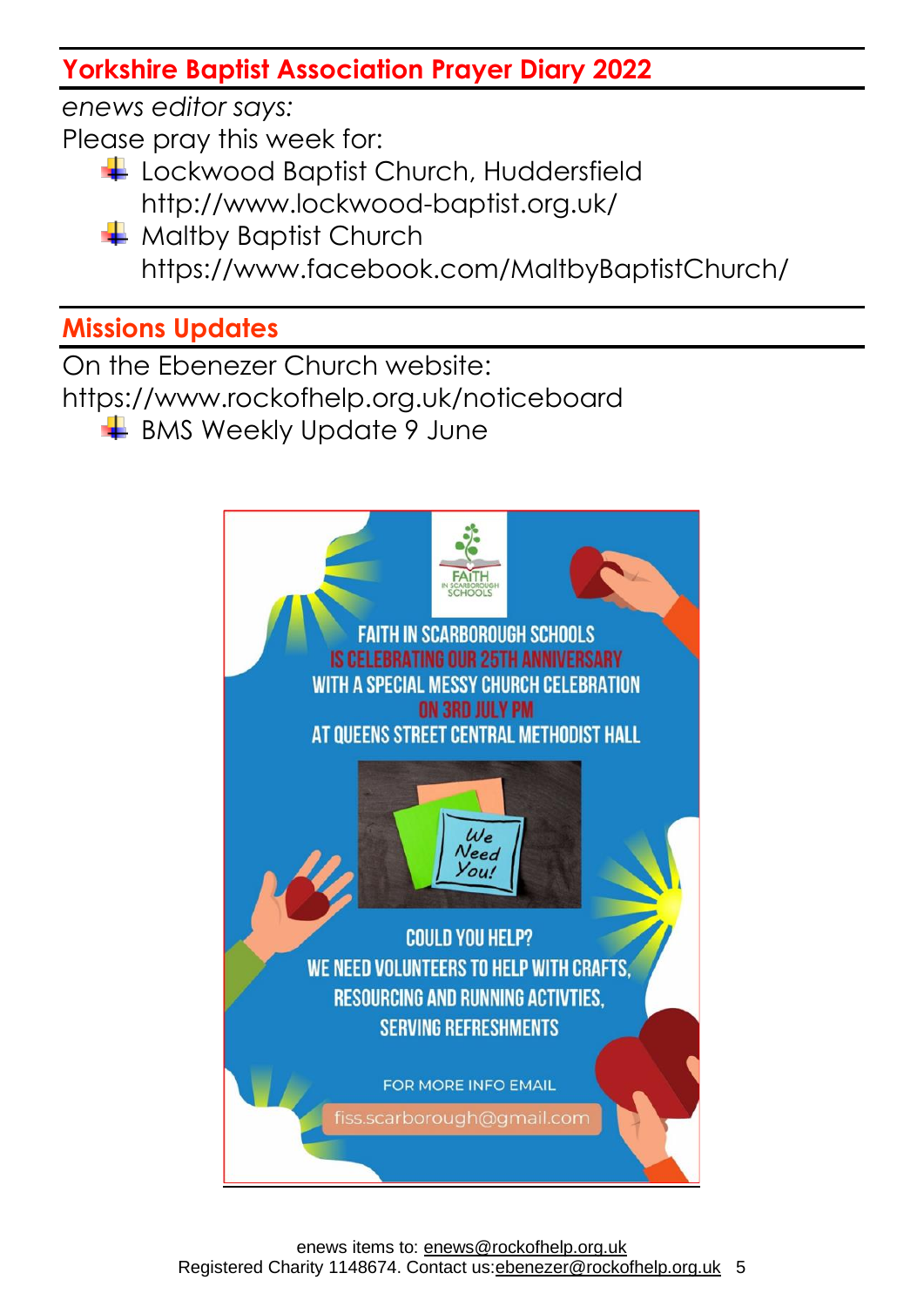#### **Psalm 24**

*Diana Gott says:*

Thinking and praying about which Bible passage to read to begin our prayer on Oliver's Mount on Saturday 11 June, I felt drawn to Psalm 24.

> The earth is the Lord's, and everything in it, the world, and all who live in it: for he founded it on the seas and established it on the waters.

Who may ascend the mountain of the Lord? Who may stand in his holy place? The one who has clean hands and a pure heart, who does not trust in an idol or swear by a false god.

They will receive blessing from the Lord and vindication from God their Saviour. Such is the generation of those who seek him, who seek your face, God of Jacob.

> Lift up your heads, you gates; be lifted up, you ancient doors, that the King of glory may come in. Who is this King of glory? The Lord strong and mighty, the Lord mighty in battle. Lift up your heads, you gates; lift them up, you ancient doors, that the King of glory may come in. Who is he, this King of glory? The Lord Almighty  $$ he is the King of glory. (NIVUK)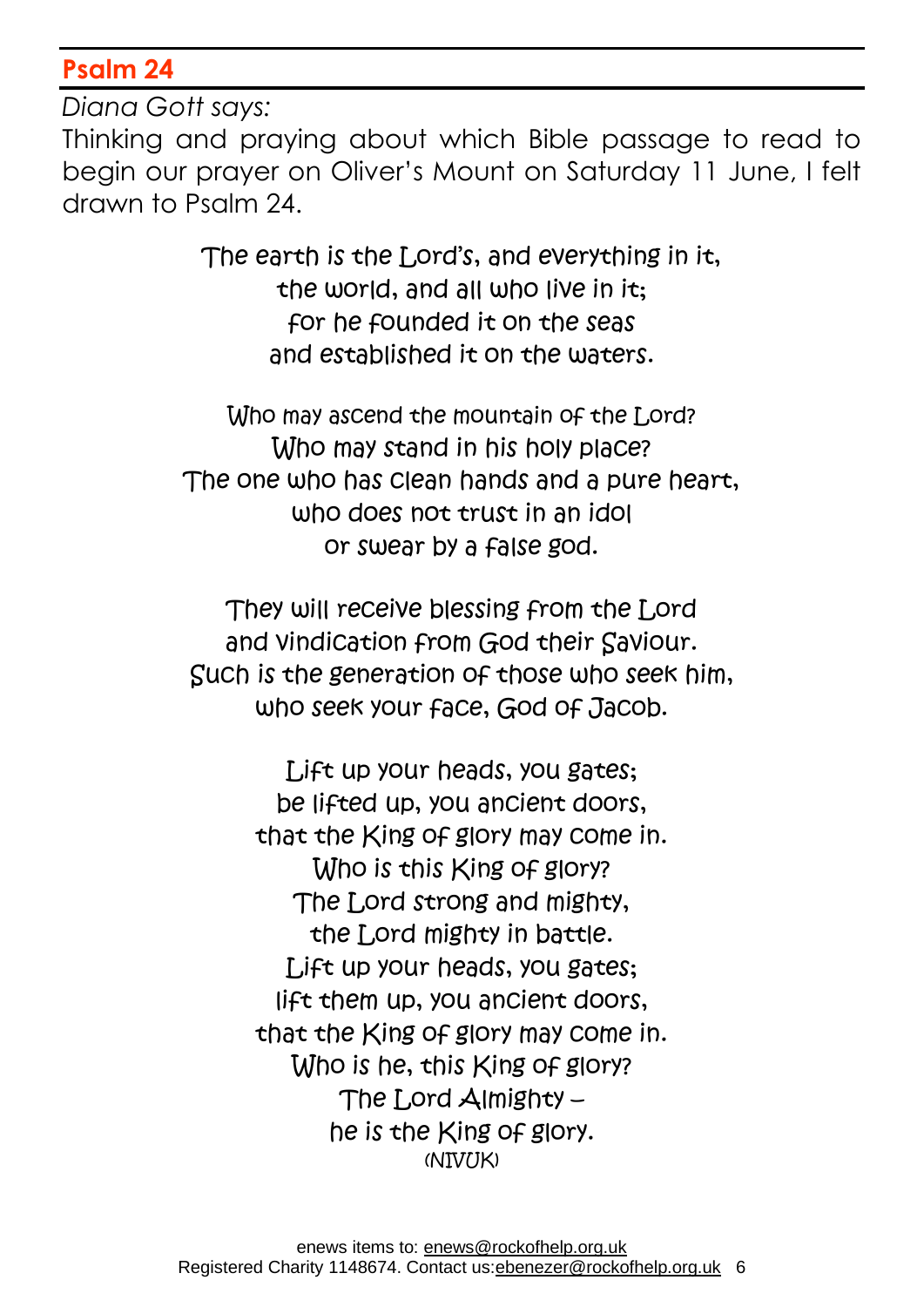Up on Oliver's Mount it feels like you are reading the Psalm over Scarborough: urging the church to approach the Lord with clean hands and a pure heart, and to welcome Him.

As I shared it, Gill Ryan looked surprised: the previous night she had been unable to sleep and at 3am had read a short book about the 1949 Hebridean Revival:

*(what follows is* sourced from: [https://www.revival](https://www.revival-/)library.org/revival\_histories/evangelical/twentieth\_century/hebrides\_revival\_2.shtml)

*On the Isle of Lewis, a small group of believers, initially two old women, were greatly burdened by the decline of faith on the island, and that there were few young believers. The two sisters were greatly concerned and they made it a special matter of prayer, praying in their cottage, Tuesdays and Fridays. They urged the minister and the leaders to pray, and the men prayed in the barn at the same time.*

*Duncan Campbell, who later became involved, relates what happened after a few weeks in the barn*

*"….when one young man, a deacon in the church, got up and read Psalm 24.*

"Who shall ascend the hill of God? Who shall stand in His holy place? He that has clean hands and a pure heart who has not lifted up his soul unto vanity or sworn deceitfully. He shall receive the blessing of the Lord.*"*

*And then that young man closed his Bible. And looking down at the minister and the other office bearers, he said, "It seems to me to be so much humbug to be praying as we are praying, to be waiting as we are waiting, if we ourselves are not rightly related to God."*

*And then he lifted his two hands and prayed, "God, are my hands clean? Is my heart pure? " But he got no further. That young man fell to his knees and then fell into a trance* (enews editor: what is now often called 'slain in the Spirit'*). Now don't ask me to explain this because I can't. He fell into a trance and is now lying on the floor of the barn. And in the words of the minister, at that moment, he and his other office bearers were gripped by the conviction that a God-sent revival must ever be related to holiness, must ever be related to Godliness. Are my*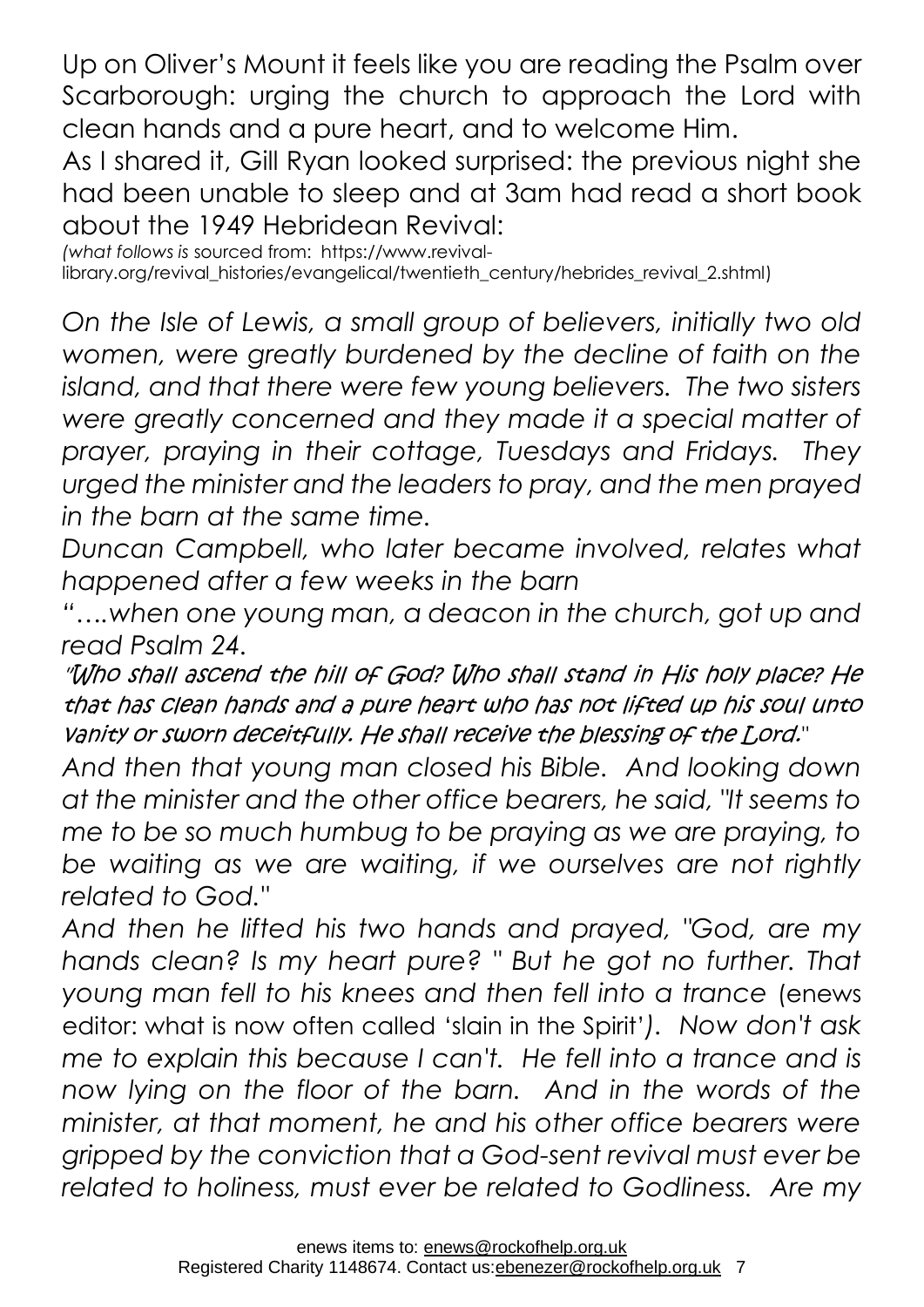*hands clean? Is my heart pure? The man that God will trust with revival-that was the conviction.*

*When that happened in the barn, the power of God swept into the parish. And an awareness of God gripped the community such as hadn't been known for over 100 years. An awareness of God - that's revival. And on the following day, the looms were silent, little work was done on the farms as men and women gave themselves to thinking on eternal things gripped by eternal realities.*

Gill and I were amazed that both of us, in the space of a few hours, were led to Psalm 24. When I shared this with John Payne later, he said that Gill had also been awake in the night and had been reciting Psalm 24!!

Surely three people within a few hours being led to Psalm 24 is not a coincidence!! This is a challenging message for the church as we become serious in praying for revival.

*Viv Games adds:*

When this was shared on Sunday morning, I was struck by the fact that when Psalm 24:7-10 is sung in Handel's oratorio '*Messiah'* it is usually followed by the Chorus, from Psalm 68:11 The Lord gave the word; great was the company of the preachers

And then by the Airs, from Isaiah 52:7, Romans 10:15

How beautiful are the feet of them that preach the gospel of peace, and bring glad tidings of good things.

and from Psalm 19:4, Romans 10:18

Their sound is gone out into all lands, and their words unto the ends of the world.

Source[: http://gfhandel.org/handel/messiahlibretto.html](http://gfhandel.org/handel/messiahlibretto.html)

"You never have to advertise a fire.

Everyone comes running when there's a fire.

Likewise, if your church is on fire, you will not have to advertise it.

The community will already know it."

*Leonard Ravenhill*

enews items to: [enews@rockofhelp.org.uk](mailto:enews@rockofhelp.org.uk)

Registered Charity 1148674. Contact us: ebenezer@rockofhelp.org.uk 8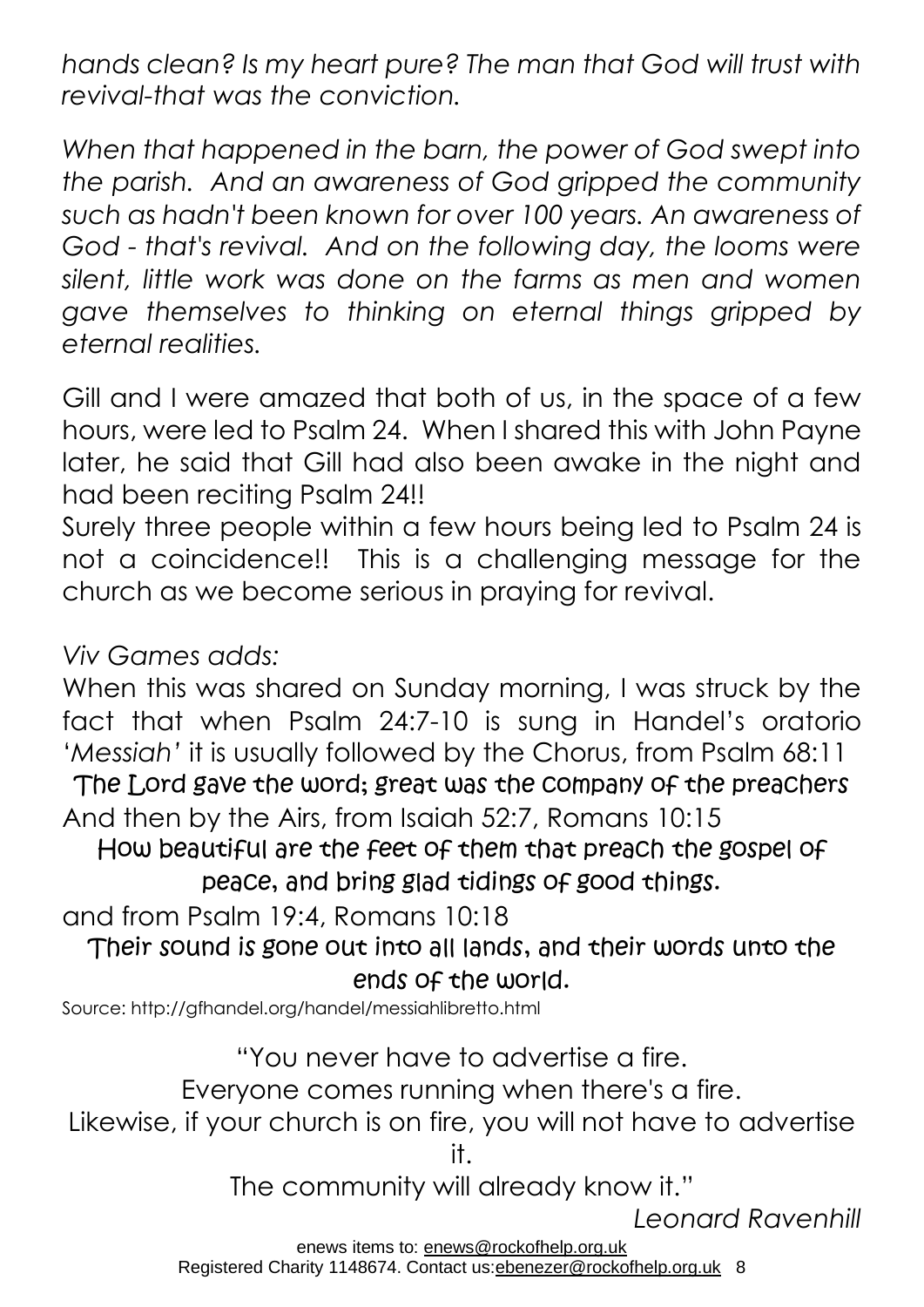#### **Joshua's Warriors – Fighting Batten Disease**

Can you help The Glovers?

10 year old Joshua has Batten Disease. **FAMILYLIghts** is fundraising in order to fund the adaptations needed and provide care for Joshua and family as the disease takes further hold of him.

The Glovers are living in temporary accommodation whilst work takes place on the home they bought. Unfortunately unforeseen problems have come to light; the electrics and plumbing have been condemned and the kitchen flooring collapsed as it was just concrete built on a mud base.

Please pray for Ali, Jon, Joshua & Andrew and give if you are able. You can simply scan the QR code or give a cash donation to the FAMILYLights team.

#### **Joshua's Warriors- Fighting Battens Disease** aofund.me/c22fb0a1



Scan to donate



gofundme

To help your understanding of Batten Disease: <http://www.bdfa-uk.org.uk/about-batten-disease/> To donate: **gofund.me/c22fb0a1**

enews items to: [enews@rockofhelp.org.uk](mailto:enews@rockofhelp.org.uk) Registered Charity 1148674. Contact us:ebenezer@rockofhelp.org.uk 9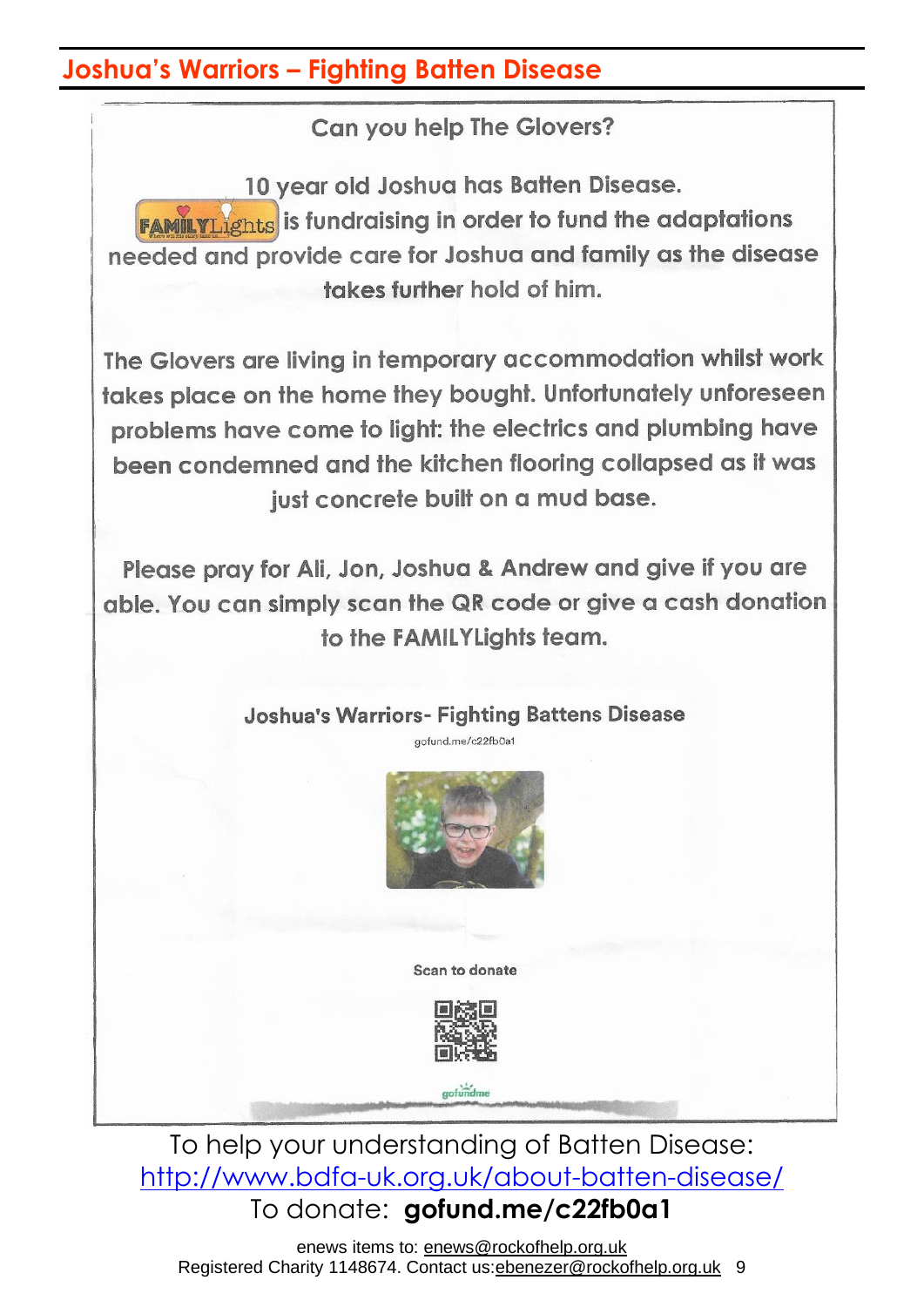## **FAMILYLights Update**

# Our first Servant Sunday - 12th June 2022!



We started by thinking about how we can serve and support Joshua **Olover and his family!** 



aofund.me/c22fb0al

Outside on the steps we played a game to help us learn Genesis 2:15 The Lord God took the man and put him in the Garden of Eden to work It and take care of It.

We enjoyed a snack together to strengthen us for the task ahead



enews items to: [enews@rockofhelp.org.uk](mailto:enews@rockofhelp.org.uk) Registered Charity 1148674. Contact us: ebenezer@rockofhelp.org.uk 10